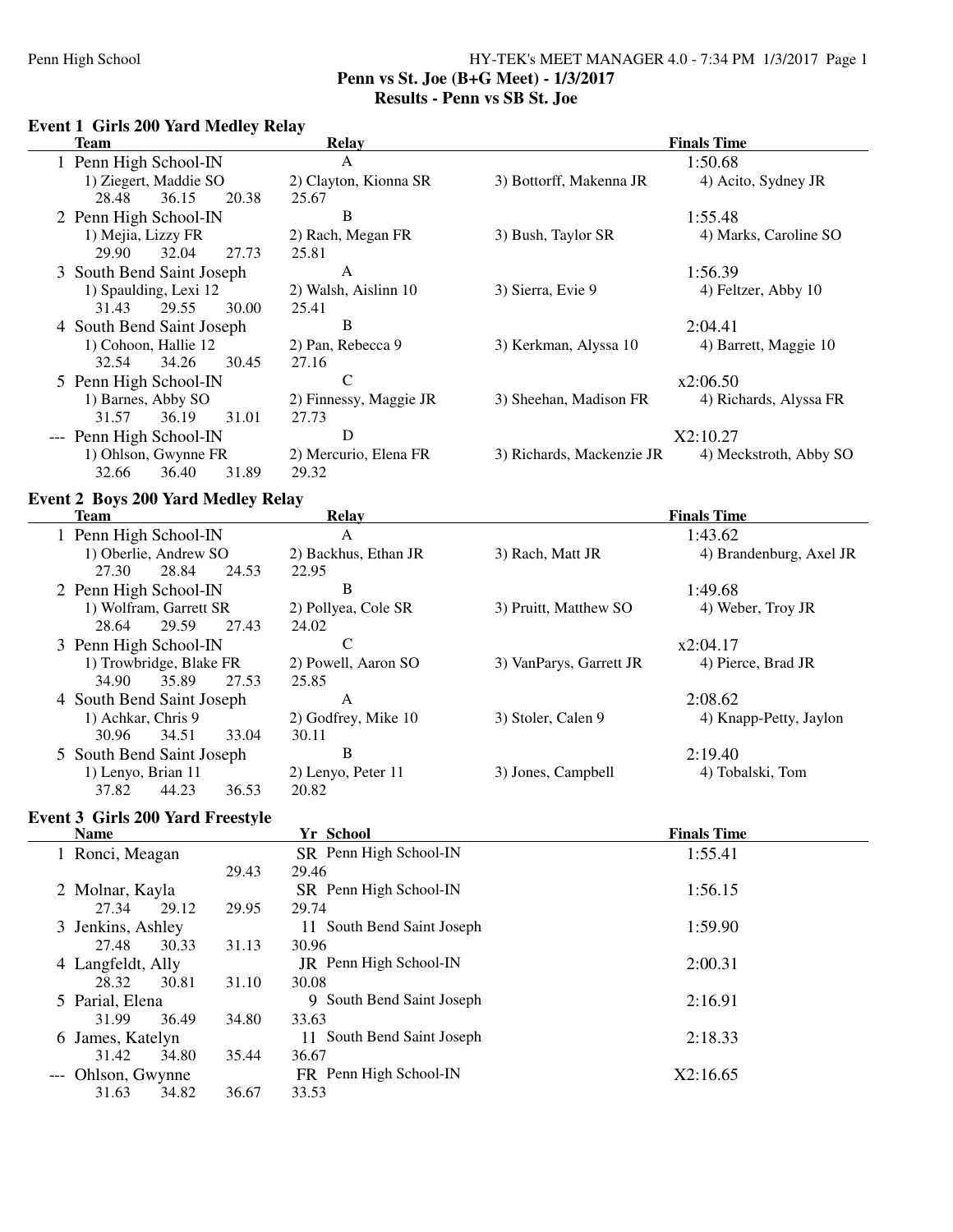### **Penn vs St. Joe (B+G Meet) - 1/3/2017 Results - Penn vs SB St. Joe**

| (Event 3 Girls 200 Yard Freestyle)     |       |                            |                    |  |  |  |  |
|----------------------------------------|-------|----------------------------|--------------------|--|--|--|--|
| <b>Name</b>                            |       | Yr School                  | <b>Finals Time</b> |  |  |  |  |
| --- Walsh, Katherine                   |       | 11 South Bend Saint Joseph | X2:36.51           |  |  |  |  |
| 36.05<br>39.37                         | 40.47 | 40.62                      |                    |  |  |  |  |
| <b>Event 4 Boys 200 Yard Freestyle</b> |       |                            |                    |  |  |  |  |
| <b>Name</b>                            |       | Yr School                  | <b>Finals Time</b> |  |  |  |  |
| 1 Dies, Evan                           |       | SO Penn High School-IN     | 1:48.00            |  |  |  |  |
| 25.01<br>26.76                         | 28.29 | 27.94                      |                    |  |  |  |  |
| 2 Holt, Bryce                          |       | SR Penn High School-IN     | 1:57.21            |  |  |  |  |
| 26.57<br>29.75                         | 30.63 | 30.26                      |                    |  |  |  |  |
| 3 Oberlie, Andrew                      |       | SO Penn High School-IN     | 2:02.57            |  |  |  |  |
| 28.11<br>31.58                         | 32.18 | 30.70                      |                    |  |  |  |  |
| 4 Deahl, Joe                           |       | 9 South Bend Saint Joseph  | 2:07.89            |  |  |  |  |
| 28.46<br>32.80                         | 33.68 | 32.95                      |                    |  |  |  |  |
| 5 Jones, Campbell                      |       | South Bend Saint Joseph    | 2:46.21            |  |  |  |  |
| 37.88<br>42.08                         | 44.12 | 42.13                      |                    |  |  |  |  |
| --- Voth, Ares                         |       | FR Penn High School-IN     | X2:23.37           |  |  |  |  |
| 32.01<br>35.75                         | 37.70 | 37.91                      |                    |  |  |  |  |
| Event 5 Girls 200 Yard IM              |       |                            |                    |  |  |  |  |
| <b>Name</b>                            |       | Yr School                  | <b>Finals Time</b> |  |  |  |  |
| 1 Walsh, Aislinn                       |       | 10 South Bend Saint Joseph | 2:12.01            |  |  |  |  |
| 27.40<br>34.62                         | 37.10 | 32.89                      |                    |  |  |  |  |
| 2 Schaeffer, Lydia                     |       | 11 South Bend Saint Joseph | 2:16.48            |  |  |  |  |
| 29.85<br>35.08                         | 39.61 | 31.94                      |                    |  |  |  |  |
| 3 Mejia, Lizzy                         |       | FR Penn High School-IN     | 2:19.64            |  |  |  |  |
| 30.08<br>34.63                         | 42.63 | 32.30                      |                    |  |  |  |  |
| 4 Bush, Taylor                         |       | SR Penn High School-IN     | 2:20.06            |  |  |  |  |
| 28.80<br>36.56                         | 42.82 | 31.88                      |                    |  |  |  |  |
| 5 Sierra, Evie                         |       | 9 South Bend Saint Joseph  | 2:20.12            |  |  |  |  |
| 36.50<br>30.41                         | 40.90 | 32.31                      |                    |  |  |  |  |
| 6 Barnes, Abby                         |       | SO Penn High School-IN     | 2:31.08            |  |  |  |  |
| 32.99<br>36.55                         | 47.54 | 34.00                      |                    |  |  |  |  |
| --- Marks, Caroline                    |       | SO Penn High School-IN     | X2:30.02           |  |  |  |  |
| 31.62<br>39.23                         | 44.10 | 35.07                      |                    |  |  |  |  |
| --- Laderer, Caroline                  |       | 10 South Bend Saint Joseph | X3:01.45           |  |  |  |  |
| 38.00<br>45.78                         | 56.31 | 41.36                      |                    |  |  |  |  |
| Event 6 Boys 200 Yard IM               |       |                            |                    |  |  |  |  |
| <b>Name</b>                            |       | Yr School                  | <b>Finals Time</b> |  |  |  |  |
| 1 Barrett, Luke                        |       | 12 South Bend Saint Joseph | 2:02.08            |  |  |  |  |
| 26.17<br>30.24                         | 35.64 | 30.03                      |                    |  |  |  |  |
| 2 Rach, Matt                           |       | JR Penn High School-IN     | 2:10.58            |  |  |  |  |
| 26.60<br>36.08                         | 38.02 | 29.88                      |                    |  |  |  |  |
| 3 Backhus, Ethan                       |       | JR Penn High School-IN     | 2:11.12            |  |  |  |  |
| 29.10<br>36.44                         | 35.59 | 29.99                      |                    |  |  |  |  |
| 4 Pollyea, Cole                        |       | SR Penn High School-IN     | 2:16.85            |  |  |  |  |
| 29.25<br>38.06                         | 38.32 | 31.22                      |                    |  |  |  |  |
| 5 Achkar, Chris                        |       | 9 South Bend Saint Joseph  | 2:24.89            |  |  |  |  |
| 30.67<br>35.56                         | 43.71 | 34.95                      |                    |  |  |  |  |
| --- Powell, Aaron                      |       | SO Penn High School-IN     | X2:41.10           |  |  |  |  |
| 34.23<br>44.88                         | 46.13 | 35.86                      |                    |  |  |  |  |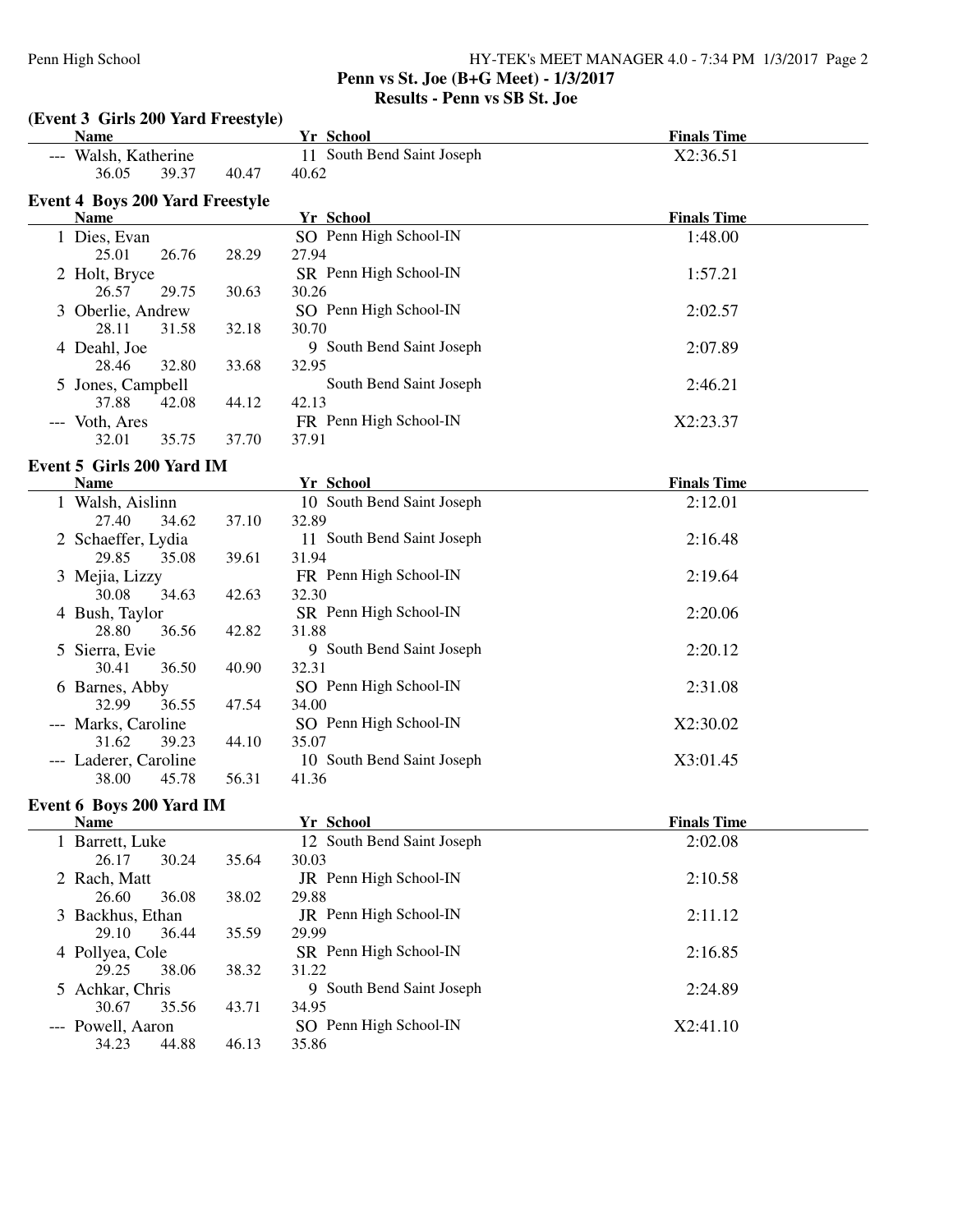### Penn High School HY-TEK's MEET MANAGER 4.0 - 7:34 PM 1/3/2017 Page 3 **Penn vs St. Joe (B+G Meet) - 1/3/2017**

## **Results - Penn vs SB St. Joe**

## **Event 7 Girls 50 Yard Freestyle**

| <b>Name</b>                                          | Yr School                  | <b>Finals Time</b>  |
|------------------------------------------------------|----------------------------|---------------------|
| 1 Ziegert, Maddie                                    | SO Penn High School-IN     | 24.67               |
| 2 Bottorff, Makenna                                  | JR Penn High School-IN     | 25.04               |
| 3 Acito, Sydney                                      | JR Penn High School-IN     | 25.66               |
| 4 Jachim, Clare                                      | 9 South Bend Saint Joseph  | 26.82               |
| 5 Spaulding, Lexi                                    | 12 South Bend Saint Joseph | 27.44               |
| 6 Barrett, Maggie                                    | 10 South Bend Saint Joseph | 27.60               |
| Toroczkai, Mimi                                      | SR Penn High School-IN     | X28.44              |
| --- Lenyo, Olivia                                    | 10 South Bend Saint Joseph | X32.92              |
|                                                      |                            |                     |
| <b>Event 8 Boys 50 Yard Freestyle</b><br><b>Name</b> | Yr School                  | <b>Finals Time</b>  |
| 1 Short, Cole                                        | 12 South Bend Saint Joseph | 22.55               |
| 2 Brandenburg, Axel                                  | JR Penn High School-IN     | 23.32               |
| 3 Knutson, Mike                                      | SR Penn High School-IN     | 23.46               |
| 4 Wolfram, Garrett                                   | SR Penn High School-IN     | 24.06               |
| 5 Knapp-Petty, Jaylon                                | South Bend Saint Joseph    | 29.87               |
| 6 Tobalski, Tom                                      | South Bend Saint Joseph    | 31.24               |
| Trowbridge, Blake                                    | FR Penn High School-IN     | X29.54              |
|                                                      |                            |                     |
| <b>Event 9 Girls 1 mtr Diving</b>                    |                            |                     |
| <b>Name</b>                                          | Yr School                  | <b>Finals Score</b> |
| 1 Ryan, Kayla                                        | FR Penn High School-IN     | 175.55              |
| 2 Owens, Alexis                                      | FR Penn High School-IN     | 167.80              |
| 3 Betzer, Bailey                                     | FR Penn High School-IN     | 167.35              |
| 4 Kearns, Libby                                      | 9 South Bend Saint Joseph  | 139.45              |
| 5 Hartman, Taylor                                    | 11 South Bend Saint Joseph | 132.80              |
| --- McKinney, Elisabeth                              | SO Penn High School-IN     | X123.65             |
| Event 10 Boys 1 mtr Diving                           |                            |                     |
| <b>Name</b>                                          | Yr School                  | <b>Finals Score</b> |
| 1 Dawson, Brennan                                    | SR Penn High School-IN     | 143.95              |
| 2 Hazel, Jacob                                       | South Bend Saint Joseph    | 124.80              |
| 3 Miller, Austin                                     | SO Penn High School-IN     | 110.35              |
| <b>Event 11 Girls 100 Yard Butterfly</b>             |                            |                     |
| <b>Name</b>                                          | Yr School                  | <b>Finals Time</b>  |
| 1 Bottorff, Makenna                                  | JR Penn High School-IN     | 59.03               |
| 28.00<br>31.03                                       |                            |                     |
| 2 Bush, Taylor                                       | SR Penn High School-IN     | 1:00.58             |
| 28.79<br>31.79                                       |                            |                     |
| 3 Rach, Megan                                        | FR Penn High School-IN     | 1:03.22             |
| 29.52<br>33.70                                       |                            |                     |
| 4 Sierra, Evie<br>30.20<br>33.85                     | 9 South Bend Saint Joseph  | 1:04.05             |
| 5 Spaulding, Lexi                                    | 12 South Bend Saint Joseph | 1:06.12             |
| 30.70<br>35.42                                       |                            |                     |
| 6 Kerkman, Alyssa                                    | 10 South Bend Saint Joseph | 1:07.42             |
| 31.55<br>35.87                                       |                            |                     |
| --- Richards, Mackenzie<br>33.30<br>39.43            | JR Penn High School-IN     | X1:12.73            |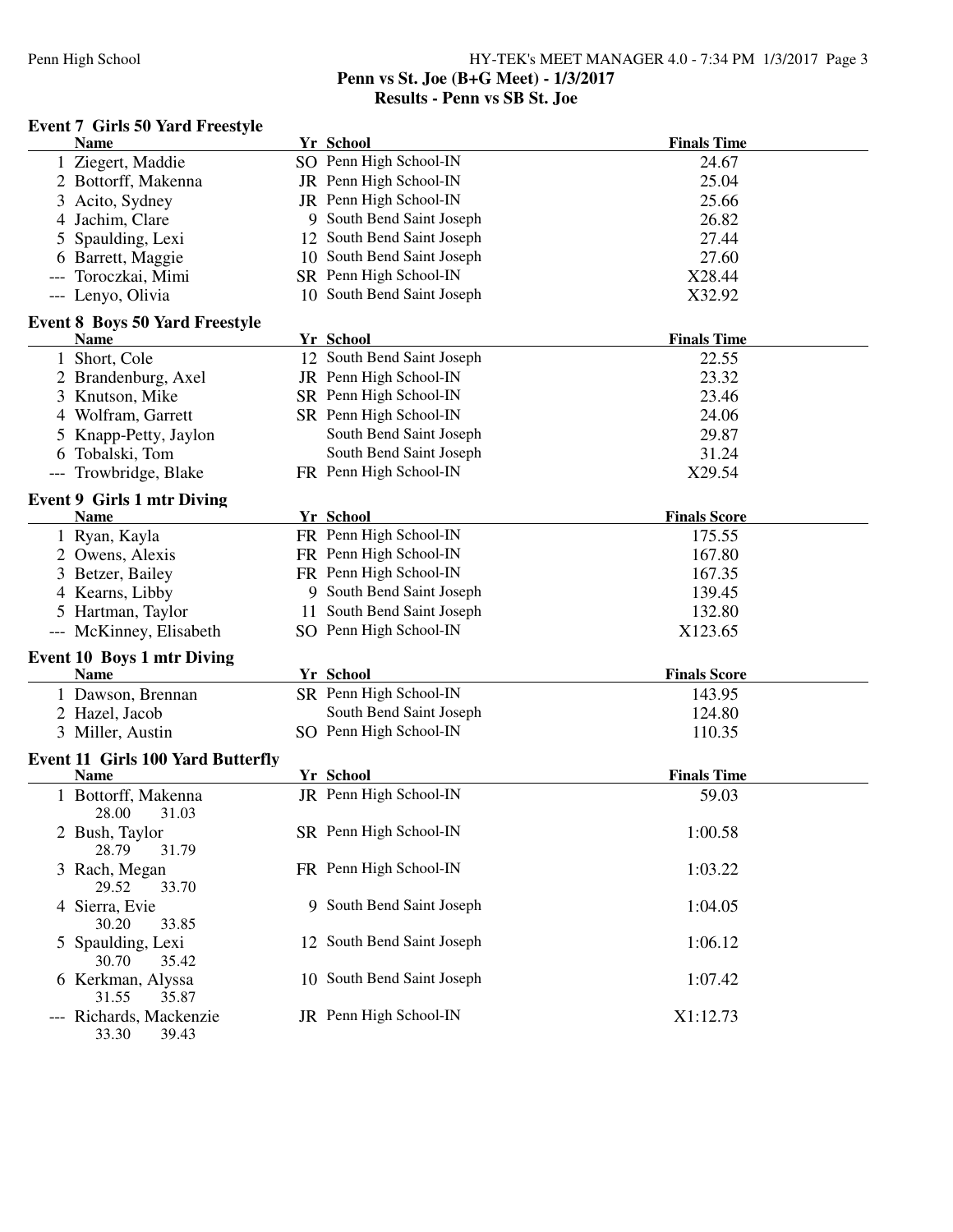### **Penn vs St. Joe (B+G Meet) - 1/3/2017 Results - Penn vs SB St. Joe**

#### **Event 12 Boys 100 Yard Butterfly**

| <b>Name</b>                           |    | Yr School                  | <b>Finals Time</b> |
|---------------------------------------|----|----------------------------|--------------------|
| 1 Jachim, Peter<br>25.21<br>29.54     |    | 12 South Bend Saint Joseph | 54.75              |
| 2 Brandenburg, Axel<br>27.25<br>31.42 |    | JR Penn High School-IN     | 58.67              |
| 3 Pruitt, Matthew<br>28.68<br>33.30   |    | SO Penn High School-IN     | 1:01.98            |
| 4 VanParys, Garrett<br>30.71<br>34.44 |    | JR Penn High School-IN     | 1:05.15            |
| 5 Stoler, Calen<br>33.45<br>39.72     |    | 9 South Bend Saint Joseph  | 1:13.17            |
| Event 13 Girls 100 Yard Freestyle     |    |                            |                    |
|                                       |    | Yr School                  | <b>Finals Time</b> |
| <b>Name</b>                           |    |                            |                    |
| 1 Ronci, Meagan<br>25.97<br>27.66     |    | SR Penn High School-IN     | 53.63              |
| 2 Clayton, Kionna<br>26.60<br>28.18   |    | SR Penn High School-IN     | 54.78              |
| 3 Jenkins, Ashley<br>26.80<br>28.25   | 11 | South Bend Saint Joseph    | 55.05              |
| 4 Acito, Sydney<br>27.63<br>29.61     |    | JR Penn High School-IN     | 57.24              |
| 5 Feltzer, Abby<br>28.11<br>31.61     |    | 10 South Bend Saint Joseph | 59.72              |

| 6 Jachim, Clare      | 9 South Bend Saint Joseph  | 1:02.24  |
|----------------------|----------------------------|----------|
| 32.58<br>29.66       |                            |          |
| --- Richards, Alyssa | FR Penn High School-IN     | X1:02.57 |
| 30.44 32.13          |                            |          |
| --- Lenyo, Olivia    | 10 South Bend Saint Joseph | X1:13.28 |
| 35.42<br>37.86       |                            |          |

#### **Event 14 Boys 100 Yard Freestyle**

| <b>Name</b>                                      | Yr School                     | <b>Finals Time</b> |
|--------------------------------------------------|-------------------------------|--------------------|
| Short, Cole                                      | 12 South Bend Saint Joseph    | 49.26              |
| 25.65<br>23.61<br>2 Rach, Matt<br>24.37<br>26.35 | JR Penn High School-IN        | 50.72              |
| 3 Weber, Troy<br>27.98<br>25.77                  | JR Penn High School-IN        | 53.75              |
| 4 Adami, Michael<br>27.20<br>28.09               | SO Penn High School-IN        | 55.29              |
| 5 Deahl, Joe<br>28.26<br>30.86                   | 9 South Bend Saint Joseph     | 59.12              |
| 6 Lenyo, Brian<br>30.63<br>34.28                 | South Bend Saint Joseph<br>11 | 1:04.91            |
| --- Voth, Ares<br>31.36<br>34.20                 | FR Penn High School-IN        | X1:05.56           |

### **Event 15 Girls 500 Yard Freestyle**

| <b>Name</b>   |       |       | Yr School |                        |       |       |       | <b>Finals Time</b> |  |
|---------------|-------|-------|-----------|------------------------|-------|-------|-------|--------------------|--|
| Molnar, Kayla |       |       |           | SR Penn High School-IN |       |       |       | 5:13.21            |  |
| 28.39         | 30.64 | 31.65 | 31.71     | 31.66                  | 31.92 | 31.97 | 31.90 |                    |  |
| 32.14         | 31.23 |       |           |                        |       |       |       |                    |  |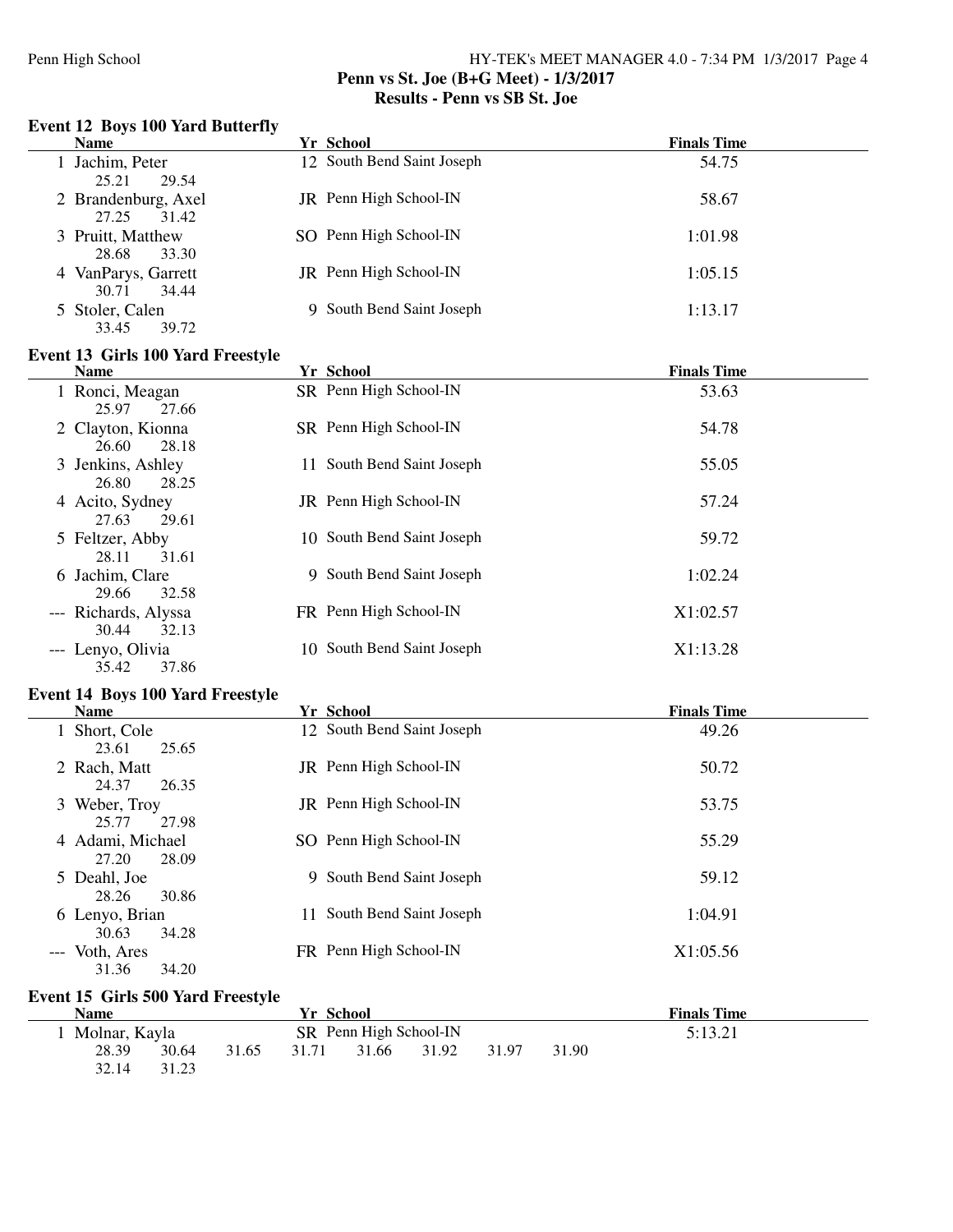### Penn High School HY-TEK's MEET MANAGER 4.0 - 7:34 PM 1/3/2017 Page 5 **Penn vs St. Joe (B+G Meet) - 1/3/2017 Results - Penn vs SB St. Joe**

## **(Event 15 Girls 500 Yard Freestyle)**

| <b>Name</b>          |       |       | Yr School |                        |                           |       |       | <b>Finals Time</b> |  |
|----------------------|-------|-------|-----------|------------------------|---------------------------|-------|-------|--------------------|--|
| 2 Langfeldt, Ally    |       |       |           | JR Penn High School-IN |                           |       |       | 5:24.90            |  |
| 29.47                | 32.14 | 32.65 | 32.55     | 33.03                  | 33.05                     | 33.13 | 33.05 |                    |  |
| 33.03                | 32.80 |       |           |                        |                           |       |       |                    |  |
| 3 Toroczkai, Mimi    |       |       |           | SR Penn High School-IN |                           |       |       | 5:44.91            |  |
| 31.75                | 33.96 | 35.01 | 35.46     | 35.07                  | 35.21                     | 35.12 | 35.11 |                    |  |
| 34.52                | 33.70 |       |           |                        |                           |       |       |                    |  |
| 4 James, Katelyn     |       |       | 11        |                        | South Bend Saint Joseph   |       |       | 6:08.22            |  |
| 32.73                | 36.91 | 38.12 | 38.09     | 38.21                  | 38.18                     | 37.66 | 36.89 |                    |  |
| 36.39                | 35.04 |       |           |                        |                           |       |       |                    |  |
| 5 Parial, Elena      |       |       |           |                        | 9 South Bend Saint Joseph |       |       | 6:10.31            |  |
| 32.12                | 37.31 | 37.95 | 38.21     | 38.19                  | 38.52                     | 38.10 | 37.24 |                    |  |
| 37.11                | 35.56 |       |           |                        |                           |       |       |                    |  |
| 6 Pan, Rebecca       |       |       |           |                        | 9 South Bend Saint Joseph |       |       | 6:13.46            |  |
| 32.34                | 37.82 | 37.24 | 37.44     | 38.86                  | 38.34                     | 38.68 | 38.55 |                    |  |
| 37.53                | 36.66 |       |           |                        |                           |       |       |                    |  |
| --- Meckstroth, Abby |       |       |           | SO Penn High School-IN |                           |       |       | X5:37.50           |  |
| 31.36                | 32.98 | 34.46 | 34.21     | 34.27                  | 34.34                     | 34.48 | 34.34 |                    |  |
| 34.43                | 32.63 |       |           |                        |                           |       |       |                    |  |

## **Event 16 Boys 500 Yard Freestyle**

| <b>Name</b>      |       |       | Yr School |                               |                           |       |       | <b>Finals Time</b> |  |
|------------------|-------|-------|-----------|-------------------------------|---------------------------|-------|-------|--------------------|--|
| 1 Holt, Bryce    |       |       |           | SR Penn High School-IN        |                           |       |       | 5:15.42            |  |
| 28.71            | 32.85 | 32.34 | 32.23     | 33.09                         | 32.77                     | 33.19 | 30.93 |                    |  |
| 29.89            | 29.42 |       |           |                               |                           |       |       |                    |  |
| 2 Backhus, Ethan |       |       |           | <b>JR</b> Penn High School-IN |                           |       |       | 5:18.46            |  |
| 29.52            | 32.89 | 32.01 | 31.99     | 32.54                         | 32.78                     | 32.50 | 32.36 |                    |  |
| 31.23            | 30.64 |       |           |                               |                           |       |       |                    |  |
| 3 Knutson, Mike  |       |       |           | SR Penn High School-IN        |                           |       |       | 5:22.63            |  |
| 28.61            | 32.42 | 32.42 | 32.14     | 33.19                         | 33.03                     | 32.94 | 32.85 |                    |  |
| 32.93            | 32.10 |       |           |                               |                           |       |       |                    |  |
| 4 Achkar, Chris  |       |       |           |                               | 9 South Bend Saint Joseph |       |       | 6:00.85            |  |
| 31.47            | 35.41 | 37.22 | 37.32     | 36.89                         | 37.09                     | 37.29 | 36.81 |                    |  |
| 36.40            | 34.95 |       |           |                               |                           |       |       |                    |  |
| --- Pierce, Brad |       |       |           | JR Penn High School-IN        |                           |       |       | X5:31.34           |  |
| 30.20            | 32.93 | 33.67 | 34.10     | 33.71                         | 34.66                     | 33.54 | 33.34 |                    |  |
| 33.44            | 31.75 |       |           |                               |                           |       |       |                    |  |

### **Event 17 Girls 200 Yard Freestyle Relay**

| <b>Team</b>               | <b>Relay</b>           | <b>Finals Time</b>        |                        |  |  |
|---------------------------|------------------------|---------------------------|------------------------|--|--|
| 1 Penn High School-IN     | A                      |                           | 1:40.93                |  |  |
| 1) Ronci, Meagan SR       | 2) Ziegert, Maddie SO  | 3) Clayton, Kionna SR     | 4) Acito, Sydney JR    |  |  |
| 25.27<br>24.71<br>25.47   | 25.48                  |                           |                        |  |  |
| 2 South Bend Saint Joseph | A                      |                           | 1:43.83                |  |  |
| 1) Walsh, Aislinn 10      | 2) Jenkins, Ashley 11  | 3) Jachim, Clare 9        | 4) Schaeffer, Lydia 11 |  |  |
| 27.17<br>25.05<br>25.32   | 26.29                  |                           |                        |  |  |
| 3 Penn High School-IN     | B                      |                           | 1:46.95                |  |  |
| 1) Langfeldt, Ally JR     | 2) Rach, Megan FR      | 3) Molnar, Kayla SR       | 4) Toroczkai, Mimi SR  |  |  |
| 27.02<br>25.93<br>25.81   | 28.19                  |                           |                        |  |  |
| 4 South Bend Saint Joseph | В                      |                           | 1:52.67                |  |  |
| 1) Spaulding, Lexi 12     | 2) Kerkman, Alyssa 10  | 3) James, Katelyn 11      | 4) Parial, Elena 9     |  |  |
| 29.19<br>28.29<br>27.18   | 28.01                  |                           |                        |  |  |
| 5 Penn High School-IN     | C                      |                           | x1:53.08               |  |  |
| 1) Finnessy, Maggie JR    | 2) Sheehan, Madison FR | 3) Richards, Mackenzie JR | 4) Richards, Alyssa FR |  |  |
| 27.71<br>28.50<br>28.97   | 27.90                  |                           |                        |  |  |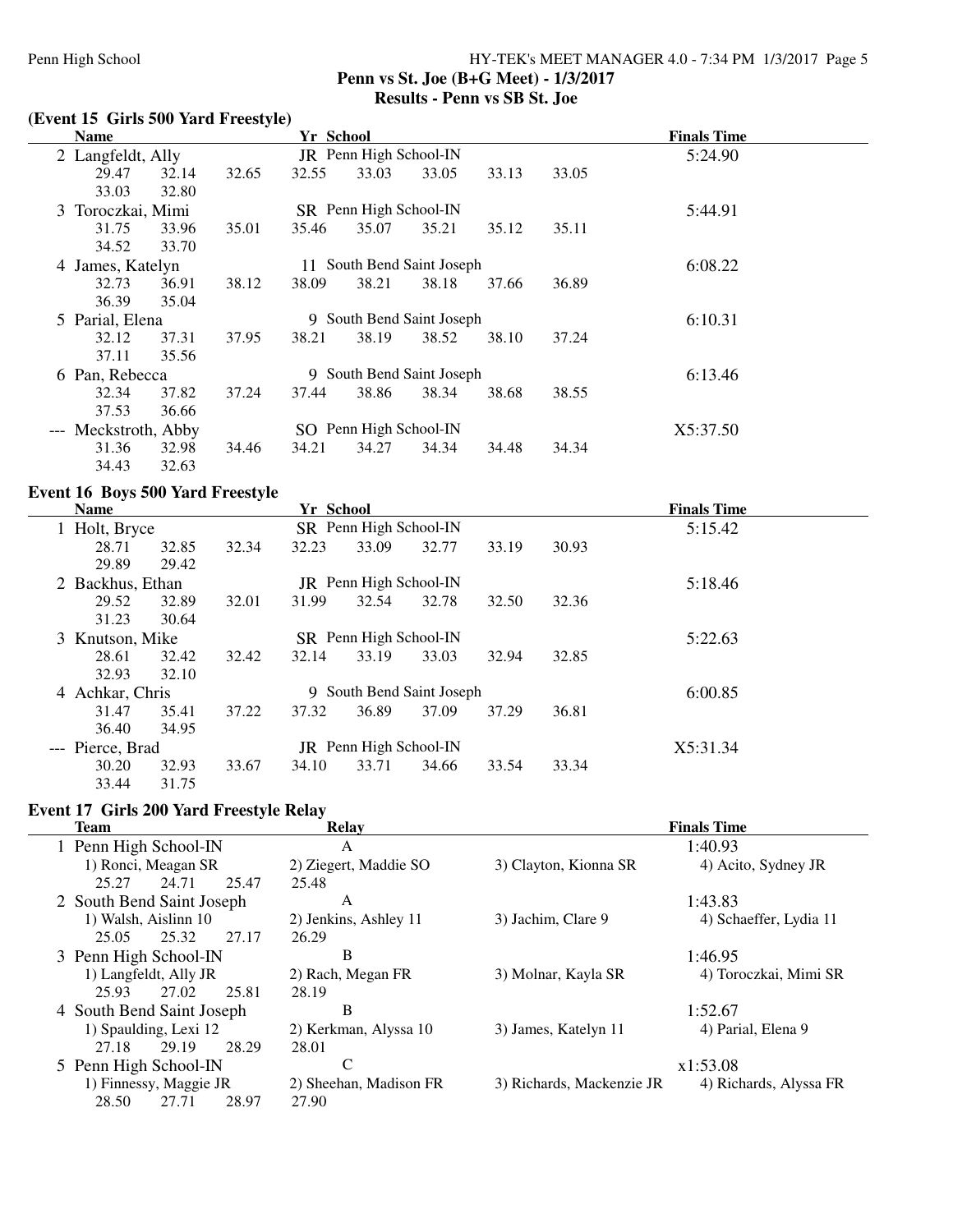**Penn vs St. Joe (B+G Meet) - 1/3/2017**

**Results - Penn vs SB St. Joe**

|                                                                                             | (Event 17 Girls 200 Yard Freestyle Relay)<br><b>Team</b>                     | <b>Relay</b>                         |                     | <b>Finals Time</b>               |  |  |  |  |  |
|---------------------------------------------------------------------------------------------|------------------------------------------------------------------------------|--------------------------------------|---------------------|----------------------------------|--|--|--|--|--|
|                                                                                             |                                                                              | $\mathsf{C}$                         |                     | x2:06.21                         |  |  |  |  |  |
|                                                                                             | 6 South Bend Saint Joseph<br>1) Cohoon, Hallie 12<br>29.19<br>33.62<br>45.49 | 2) Laderer, Caroline 10<br>17.91     | 3) Lenyo, Olivia 10 | 4) Pan, Rebecca 9                |  |  |  |  |  |
|                                                                                             | --- Penn High School-IN<br>1) Mercurio, Elena FR<br>34.32<br>30.40<br>25.47  | D<br>2) Meckstroth, Abby SO<br>35.06 | 3) Moran, Hannah SO | X2:05.25<br>4) Conner, Corisa FR |  |  |  |  |  |
| <b>Event 18 Boys 200 Yard Freestyle Relay</b><br><b>Finals Time</b><br><b>Team</b><br>Relay |                                                                              |                                      |                     |                                  |  |  |  |  |  |
|                                                                                             | 1 Penn High School-IN                                                        | A                                    |                     | 1:31.22                          |  |  |  |  |  |
|                                                                                             | 1) Knutson, Mike SR<br>23.47<br>22.63<br>22.55                               | 2) Dies, Evan SO<br>22.57            | 3) Rach, Matt JR    | 4) Brandenburg, Axel JR          |  |  |  |  |  |
|                                                                                             | 2 South Bend Saint Joseph                                                    | A                                    |                     | 1:32.61                          |  |  |  |  |  |
|                                                                                             | 1) Jachim, Peter 12<br>22.90<br>22.36<br>22.33                               | 2) Short, Cole 12<br>25.02           | 3) Barrett, Luke 12 | 4) Deahl, Joe 9                  |  |  |  |  |  |
|                                                                                             | 3 Penn High School-IN                                                        | B                                    |                     | 1:41.23                          |  |  |  |  |  |
|                                                                                             | 1) Pollyea, Cole SR<br>24.99<br>26.62<br>25.08                               | 2) Adami, Michael SO<br>24.54        | 3) Weber, Troy JR   | 4) Holt, Bryce SR                |  |  |  |  |  |
|                                                                                             | 4 Penn High School-IN                                                        | $\mathbf C$                          |                     | x1:48.45                         |  |  |  |  |  |
|                                                                                             | 1) Pruitt, Matthew SO<br>25.95<br>25.61<br>27.36                             | 2) Pierce, Brad JR<br>29.53          | 3) Powell, Aaron SO | 4) Trowbridge, Blake FR          |  |  |  |  |  |
|                                                                                             | <b>Event 19 Girls 100 Yard Backstroke</b><br><b>Name</b>                     | Yr School                            | <b>Finals Time</b>  |                                  |  |  |  |  |  |
|                                                                                             | 1 Ziegert, Maddie                                                            | SO Penn High School-IN               |                     | 1:03.12                          |  |  |  |  |  |
|                                                                                             | 31.81<br>31.31                                                               |                                      |                     |                                  |  |  |  |  |  |
|                                                                                             | 2 Mejia, Lizzy<br>32.72<br>31.05                                             | FR Penn High School-IN               |                     | 1:03.77                          |  |  |  |  |  |
|                                                                                             | 3 Feltzer, Abby<br>30.43<br>33.90                                            | 10 South Bend Saint Joseph           |                     | 1:04.33                          |  |  |  |  |  |
|                                                                                             | 4 Barnes, Abby<br>33.93<br>33.78                                             | SO Penn High School-IN               |                     | 1:07.71                          |  |  |  |  |  |
|                                                                                             | 5 Cohoon, Hallie<br>35.04<br>36.70                                           | 12 South Bend Saint Joseph           |                     | 1:11.74                          |  |  |  |  |  |
|                                                                                             | 6 Barrett, Maggie<br>35.71<br>37.20                                          | 10 South Bend Saint Joseph           |                     | 1:12.91                          |  |  |  |  |  |
|                                                                                             | --- Ohlson, Gwynne<br>34.00<br>36.06                                         | FR Penn High School-IN               |                     | X1:10.06                         |  |  |  |  |  |
|                                                                                             | --- Walsh, Katherine<br>42.58<br>41.86                                       | 11 South Bend Saint Joseph           |                     | X1:24.44                         |  |  |  |  |  |
|                                                                                             | <b>Event 20 Boys 100 Yard Backstroke</b><br>Name                             | Yr School                            |                     | <b>Finals Time</b>               |  |  |  |  |  |
|                                                                                             |                                                                              | 12 South Bend Saint Joseph           |                     |                                  |  |  |  |  |  |
|                                                                                             | 1 Jachim, Peter<br>28.48<br>30.19                                            | SO Penn High School-IN               |                     | 58.67                            |  |  |  |  |  |
|                                                                                             | 2 Oberlie, Andrew<br>29.54<br>31.19                                          |                                      |                     | 1:00.73                          |  |  |  |  |  |
|                                                                                             | 3 Wolfram, Garrett<br>30.02<br>31.39                                         | SR Penn High School-IN               |                     | 1:01.41                          |  |  |  |  |  |
|                                                                                             | 4 VanParys, Garrett<br>33.47<br>35.42                                        | JR Penn High School-IN               |                     | 1:08.89                          |  |  |  |  |  |
|                                                                                             | 5 Lenyo, Brian<br>39.40<br>41.67                                             | 11 South Bend Saint Joseph           |                     | 1:21.07                          |  |  |  |  |  |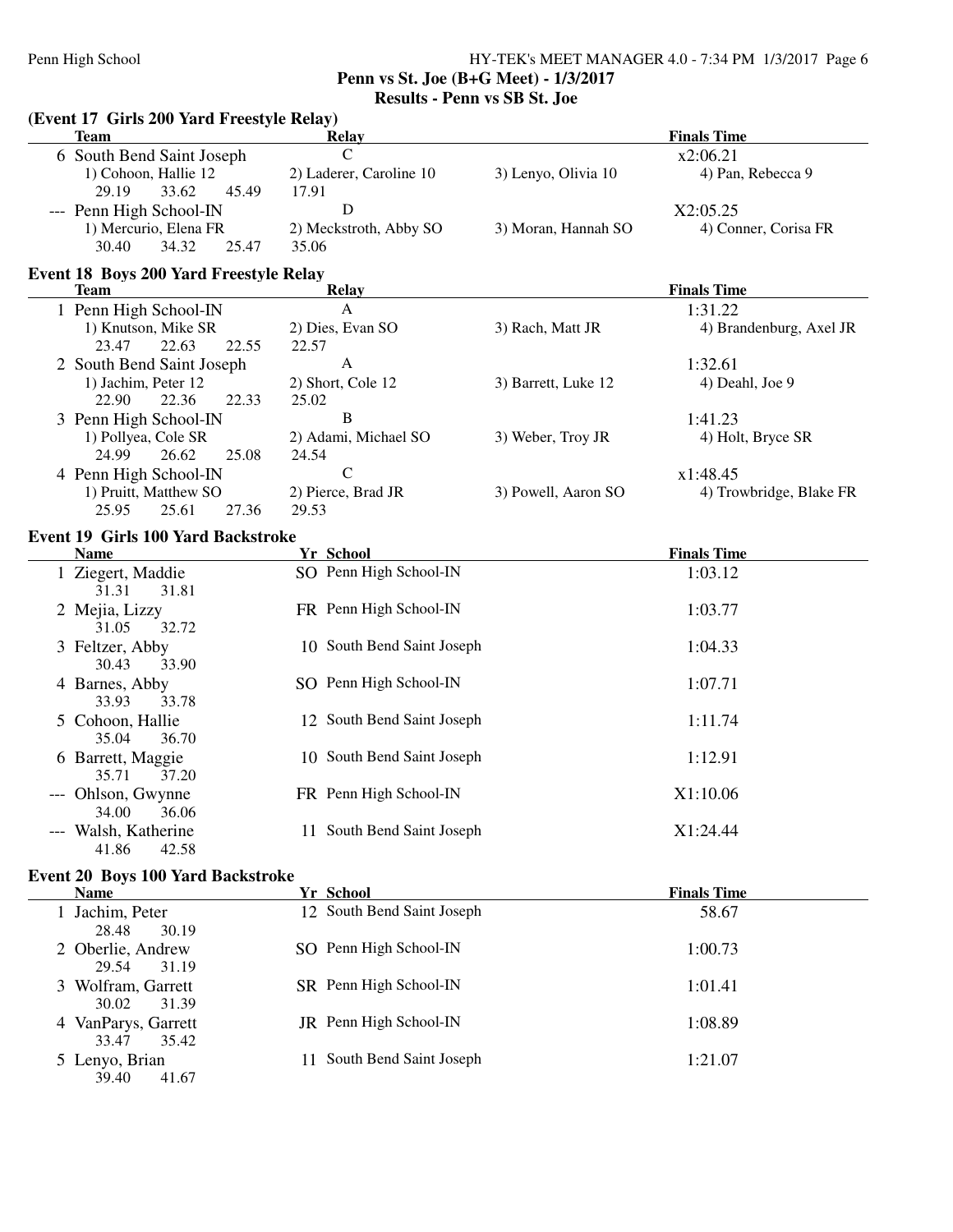### **Penn vs St. Joe (B+G Meet) - 1/3/2017 Results - Penn vs SB St. Joe**

| (Event 20 Boys 100 Yard Backstroke)                        |         |                                |                         |                        |
|------------------------------------------------------------|---------|--------------------------------|-------------------------|------------------------|
| <b>Name</b>                                                |         | <b>Yr School</b>               |                         | <b>Finals Time</b>     |
| 6 Tobalski, Tom<br>38.51<br>44.29                          |         | South Bend Saint Joseph        |                         | 1:22.80                |
| <b>Event 21 Girls 100 Yard Breaststroke</b><br><b>Name</b> |         | Yr School                      |                         | <b>Finals Time</b>     |
| 1 Walsh, Aislinn                                           |         | 10 South Bend Saint Joseph     |                         | 1:05.26                |
| 30.29<br>34.97                                             |         |                                |                         |                        |
| 2 Clayton, Kionna<br>31.35<br>35.28                        |         | SR Penn High School-IN         |                         | 1:06.63                |
| 3 Schaeffer, Lydia<br>33.64<br>37.44                       |         | 11 South Bend Saint Joseph     |                         | 1:11.08                |
| 4 Rach, Megan<br>33.83<br>37.66                            |         | FR Penn High School-IN         |                         | 1:11.49                |
| 5 Pan, Rebecca<br>35.33<br>40.60                           |         | 9 South Bend Saint Joseph      |                         | 1:15.93                |
| 6 Marks, Caroline<br>37.07<br>42.16                        |         | SO Penn High School-IN         |                         | 1:19.23                |
| --- Sheehan, Madison<br>37.67<br>41.58                     |         | FR Penn High School-IN         |                         | X1:19.25               |
| --- Laderer, Caroline<br>48.15 1:06.70                     |         | 10 South Bend Saint Joseph     |                         | X1:54.85               |
| <b>Event 22 Boys 100 Yard Breaststroke</b>                 |         |                                |                         |                        |
| <b>Name</b>                                                |         | Yr School                      |                         | <b>Finals Time</b>     |
| 1 Barrett, Luke<br>28.86<br>32.39                          |         | 12 South Bend Saint Joseph     |                         | 1:01.25                |
| 2 Dies, Evan<br>29.26<br>32.57                             |         | SO Penn High School-IN         |                         | 1:01.83                |
| 3 Adami, Michael<br>31.24<br>34.20                         |         | SO Penn High School-IN         |                         | 1:05.44                |
| 4 Pollyea, Cole<br>30.67<br>35.25                          |         | SR Penn High School-IN         |                         | 1:05.92                |
| 5 Godfrey, Mike<br>36.16<br>41.63                          |         | 10 South Bend Saint Joseph     |                         | 1:17.79                |
| 6 Lenyo, Peter<br>44.28<br>54.63                           |         | 11 South Bend Saint Joseph     |                         | 1:38.91                |
| Event 23 Girls 400 Yard Freestyle Relay                    |         |                                |                         |                        |
| <b>Team</b>                                                |         | <b>Relay</b>                   |                         | <b>Finals Time</b>     |
| 1 Penn High School-IN                                      |         | A                              |                         | 3:44.62                |
| 1) Ronci, Meagan SR                                        |         | 2) Molnar, Kayla SR            | 3) Bottorff, Makenna JR | 4) Langfeldt, Ally JR  |
| 26.16<br>54.08<br>26.19                                    | 55.07   | 26.95<br>56.50                 | 27.71<br>58.97          |                        |
| 2 South Bend Saint Joseph                                  |         | A                              |                         | 3:58.01                |
| 1) Jenkins, Ashley 11                                      |         | 2) Schaeffer, Lydia 11         | 3) Sierra, Evie 9       | 4) Feltzer, Abby 10    |
| 26.94<br>56.25<br>27.81                                    | 58.51   | 28.80<br>59.43                 | 29.61<br>1:03.82        |                        |
| 3 Penn High School-IN                                      |         | $\mathbf B$                    |                         | 4:01.95                |
| 1) Bush, Taylor SR                                         | 59.68   | 2) Mejia, Lizzy FR             | 3) Marks, Caroline SO   | 4) Toroczkai, Mimi SR  |
| 29.49 1:01.61<br>28.39<br>4 Penn High School-IN            |         | 28.14<br>59.24<br>$\mathsf{C}$ | 30.14 1:01.42           | x4:10.19               |
| 1) Richards, Alyssa FR                                     |         | 2) Richards, Mackenzie JR      | 3) Barnes, Abby SO      | 4) Sheehan, Madison FR |
| 30.82 1:04.48<br>29.99                                     | 1:03.05 | 30.21<br>1:01.87               | 28.97<br>1:00.79        |                        |
| 5 South Bend Saint Joseph                                  |         | $\bf{B}$                       |                         | 4:11.14                |
| 1) Jachim, Clare 9                                         |         | 2) Barrett, Maggie 10          | 3) Parial, Elena 9      | 4) James, Katelyn 11   |
| 30.59 1:04.01<br>30.32                                     | 1:02.64 | 1:03.39<br>30.11               | 29.37 1:01.10           |                        |